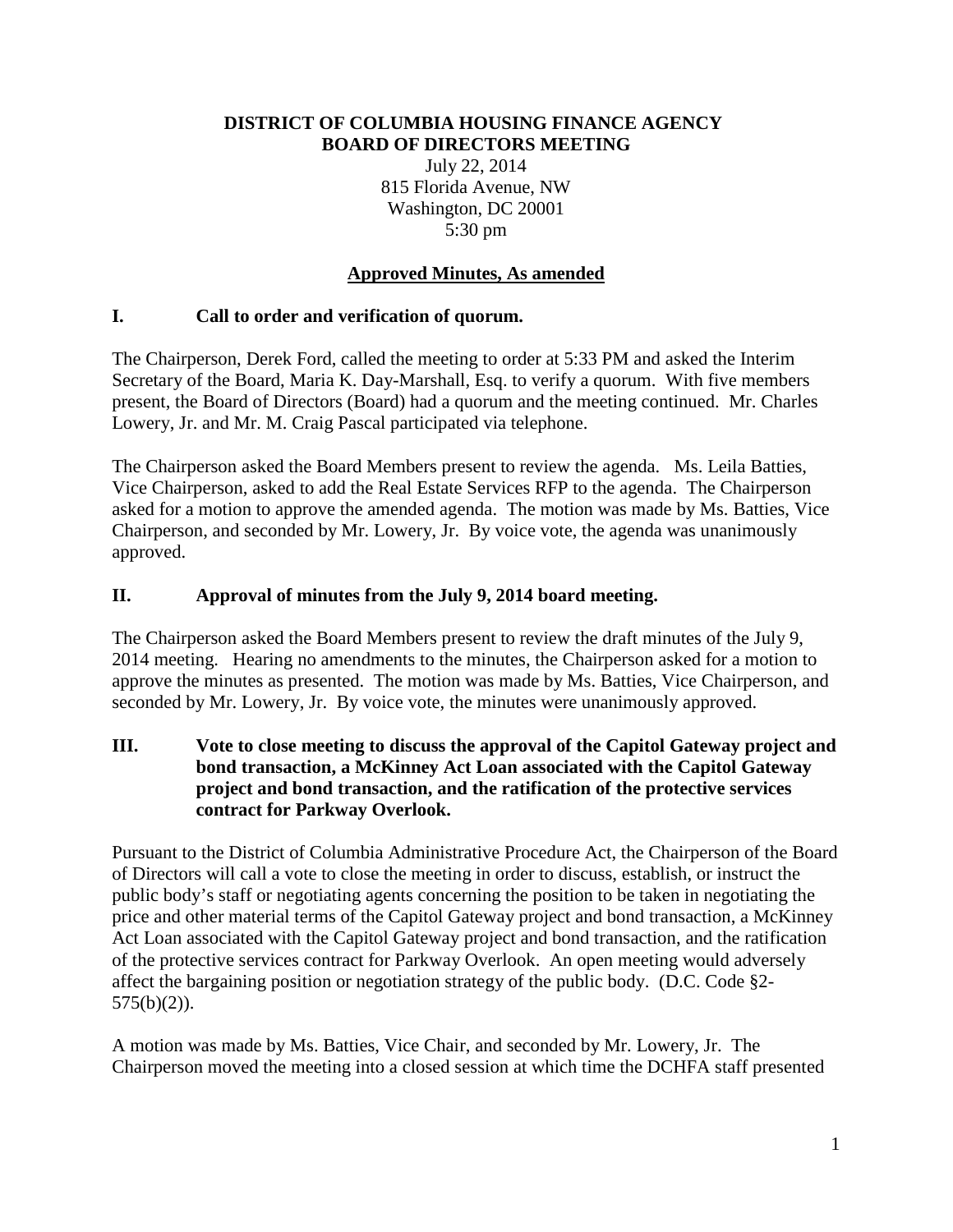the matters to the Board of Directors, and the Board of Directors asked questions regarding the matters presented.

# **IV. Re-open meeting.**

The Chairperson reopened the meeting at 6:24 PM.

# **V. Consideration of DCHFA Eligibility Resolution No. 2014-08 for the approval of Capitol Gateway Marketplace.**

Prior to the consideration of DCHFA Eligibility Resolution No. 2014-08 for the approval of Capitol Gateway Marketplace, Board Members disclosed conflicts of interest and ask for the Board to consider the appropriate action.

- Ms. Batties, Vice Chairperson, recused herself from participating in the discussion and from voting on the matter because her law firm, Holland and Knight, continues to serve as land use counsel for the developer for this property/project.
- Mr. Ford, Chairman, stated that he previously had a contract to represent Walmart and that contract ended three years ago. Mr. Ford, Chairman asked that the potential conflict be waived and that he be allowed to participate in the discussion and vote on the project. Mr. Stanley Jackson made a motion that the potential conflict be waived, and the motionwas seconded by Mr. Pascal. By voice vote, the motion carried, andChairman Fordwas permitted to participate in the discussion and vote on the matter.
- Mr. Jackson stated that he has a business relationship with  $A\&R$ , the developer, on an unrelated matter. Mr. Jackson asked that the potential conflict be waived and that he be allowed to participate in the discussion and vote on the project. Mr. Pascal made a motion that the potential conflict be waived, and that motion was seconded by Mr. Lowery, Jr. By voice vote, the motion carried, and Mr. Jackson was permitted to participate in the discussion and vote on the matter.
- Mr. Pascal stated that his employer, BB&T, has a client relationship with Transitional Housing Corporation ("THC"). THC is providing some permanent supportive housing services related to the transaction. Mr. Pascal stated that he is not the account officer and asked that the potential conflict be waived and that he be allowed to participate in the discussion and vote on the project. Mr. Jackson made a motion that the potential conflict be waived, and that motion was seconded by Mr. Lowery, Jr. By voice vote, the motion carried, and Mr. Pascal was permitted to participate in the discussion and vote on the matter.

Ms. Day-Marshall, Interim Secretary to the Board, introduced the resolution to the Board for their consideration. Ms. Day-Marshall then introduced Mr. Anthony Waddell to present the matter to the Board. Representatives from the development team that were present at the meeting included Laura Manville, A&R Companies, Feras Qumeseya, A&R Companies, Steve Green, DC Housing Authority and Blaise Rastello, THC.

Mr. Waddell stated that the project is called Capitol Gateway Marketplace, and it is located in northeast Washington near the Maryland line across the street from the Capitol Heights metro station. The project has a total development cost of \$79.6 million. There will be 312 units of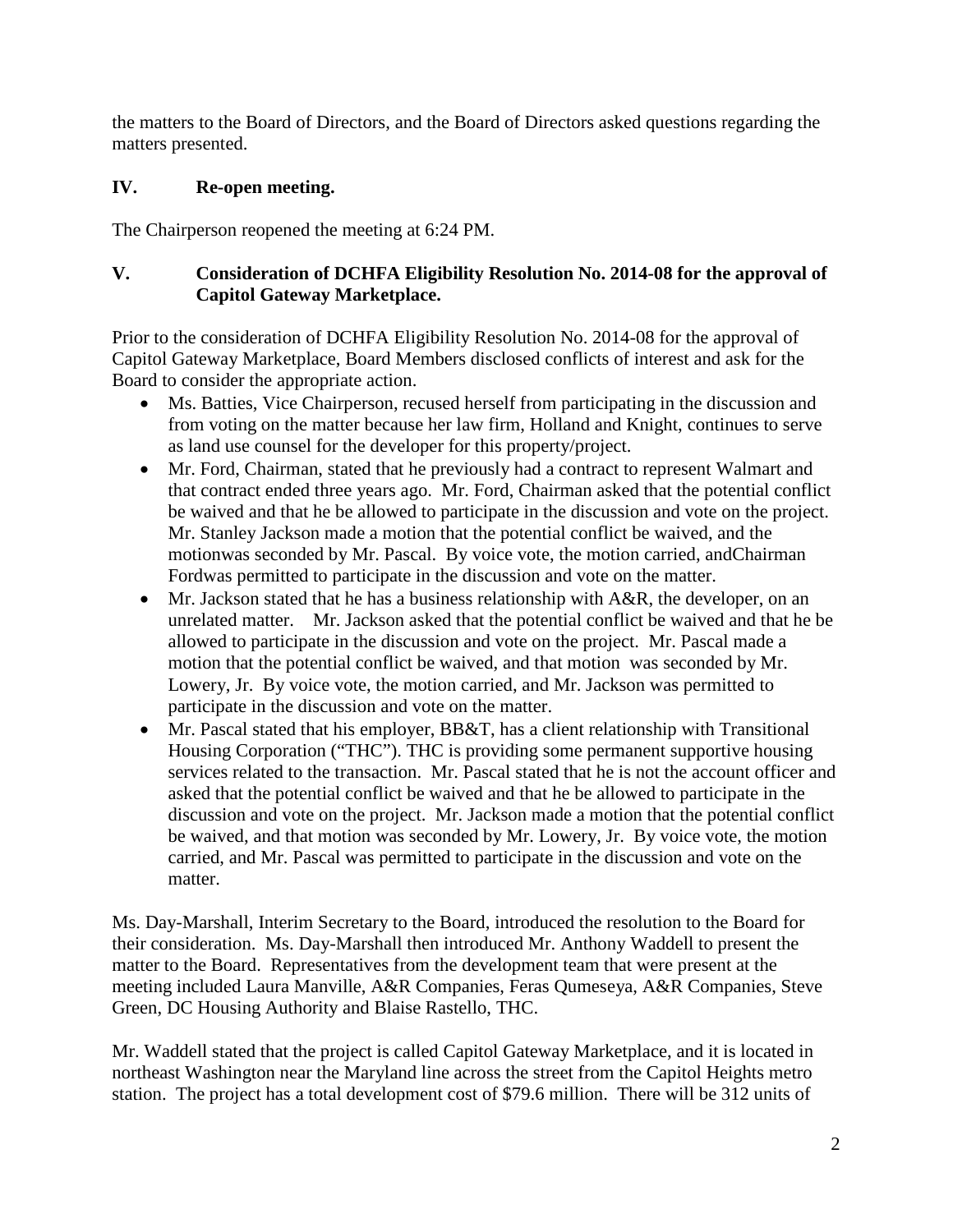housing and 18,500 square feet of neighborhood-serving retail. The unit mix consists of 20 efficiencies, 230 one-bedroom units and 62 two-bedroom units. And, there will be 32 (Annual Contributions Contract) ACC units.

Capitol Gateway Marketplace is part of the continuation of the Capitol Gateway Hope VI redevelopment in the Capitol View neighborhood. The developers are A&R Companies, The Henson Companies and the DC Housing Authority.

Questions asked by the Board of Directors included the following:

- Please explain the rationale for not planning 3 bedroom units in the project. The development team responded that in the entire HOPE VI project, 70 three and four bedroom units were delivered so no additional 3 bedroom units were planned in this phase of the project.
- Was there originally a residential component to this phase of the overall development? The development team responded that previously, a grocer was planned for this phase but the negotiations were not successful. So the development team made some adjustments and designed this phase as it was presented to the Board of Directors.
- Please explain the market rationale for the unit mix on the site. The development team responded that based upon some demand indicators associated with DC Housing Authority waiting list, the team found that the wait time for an efficiency or one-bedroom unit is far longer than for a three bedroom or more unit. Also, approximately 84% of the waiting list demand is for efficiencies, one bedroom units and two bedroom units.
- Please provide the status of the PUD challenge. The development team responded that they are confident that the challenge will be dismissed within the next 30 days or so.
- Please explain why THC was chosen to provide the services at the property. The development team responded that they selected THC based upon their experience. THC has a long history of providing permanent supportive housing in addition to assisting families in finding housing. There will be an onsite case manager who is dedicated to the families and 24 hour on-call service. Services can range from substance abuse counseling, to employment services, to mental health counseling, to life skills, to youth enrichment.

A motion was made by Mr. Jackson and seconded by Mr. Lowery, Jr. The Interim Secretary called the roll, and the motion carried with 4 votes in the affirmative.

# **VI. Consideration of DCHFA General Resolution No. 2014-04(G) for the approval of a McKinney Act Loan associated with Capitol Gateway Marketplace.**

The conflicts associated with Agenda Item V are also related to Agenda Item VI.

Ms. Day-Marshall, Interim Secretary to the Board, introduced the resolution to the Board for their consideration. Ms. Day-Marshall then introduced Mr. Waddell to present the matter to the Board. Mr. Waddell stated that Ms. Patience Dean served as the development officer for the matter before the Board of Directors.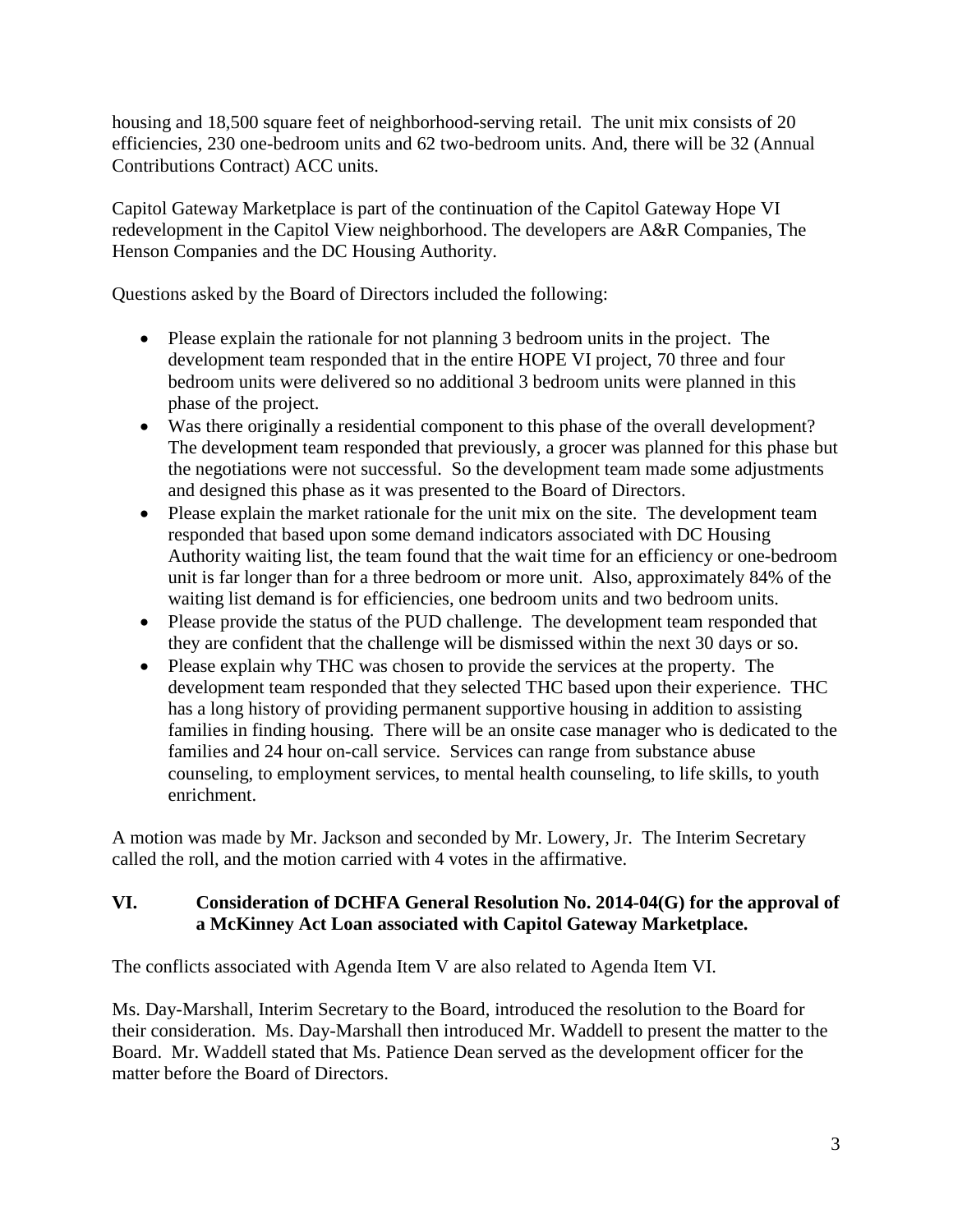Questions asked by the Board of Directors included the following:

- Is this the first McKinney Act Loan approval under the new guidelines approved by the Board of Directors? Ms. Dean answered yes.
- What is the rationale for recommending a \$1 million loan? Ms. Dean stated that the funds will be used to pay for architectural costs, third party reports, legal costs and finance fees. The DCHFA team performed an in depth analysis of the borrower's financials and ability to provide guarantees. The borrower has the requisite liquidity and ability to guarantee the loan, as provided in the guidelines. Ms. Dean also noted that the amount is half of the predevelopment funds that will be needed to get to closing.
- How much is the total predevelopment budget? Ms. Dean answered \$2 million, and the borrowers have already expended \$645,000 for predevelopment activities.

A motion was made by Mr. Jackson and seconded by Mr. Pascal. The Interim Secretary called the roll, and the motion carried with 4 votes in the affirmative.

# **VII. Consideration of DCHFA General Resolution No. 2014-05(G) for the ratification of the protective services contract for Parkway Overlook.**

Ms. Day-Marshall, Interim Secretary to the Board, introduced the resolution to the Board for their consideration.

The Board of Directors requested that additional recitals be added to the contract to reflect the date the contract expired and the time in which the contract was an implied contract. In addition, the Board of Directors requested that time sheets be submitted with the invoices.

A motion was made by Ms. Batties, Vice Chairperson and seconded by Mr. Ford, Chairperson. The Interim Secretary called the roll, and the motion carried with 5 votes in the affirmative.

Ms. Batties, Vice Chairperson made a motion to direct staff to issue a Request for Proposals for security services at Parkway Overlook. The RFP should be issued on July 25, 2014, include a site visit and have a 30 day timeframe to submit proposals. Mr. Ford seconded the motion. The Interim Secretary called the roll, and the motion carried with 5 votes in the affirmative.

### **VIII. Consideration of DCHFA General Resolution No. 2014-06(G) for the approval of the renewal of the Agency's contract with CohnReznick LLP (formerly known as the Reznick Group, P.C.), as the firm to provide various audit services, including but not limited to, conducting the Agency's Fiscal Year 2014 audit.**

Ms. Day-Marshall, Interim Secretary to the Board, introduced the resolution to the Board for their consideration. Ms. Day-Marshall requested that Sergei Kuzmenchuk, Chief Financial Officer, provide a presentation to the Board of Directors and answer any questions.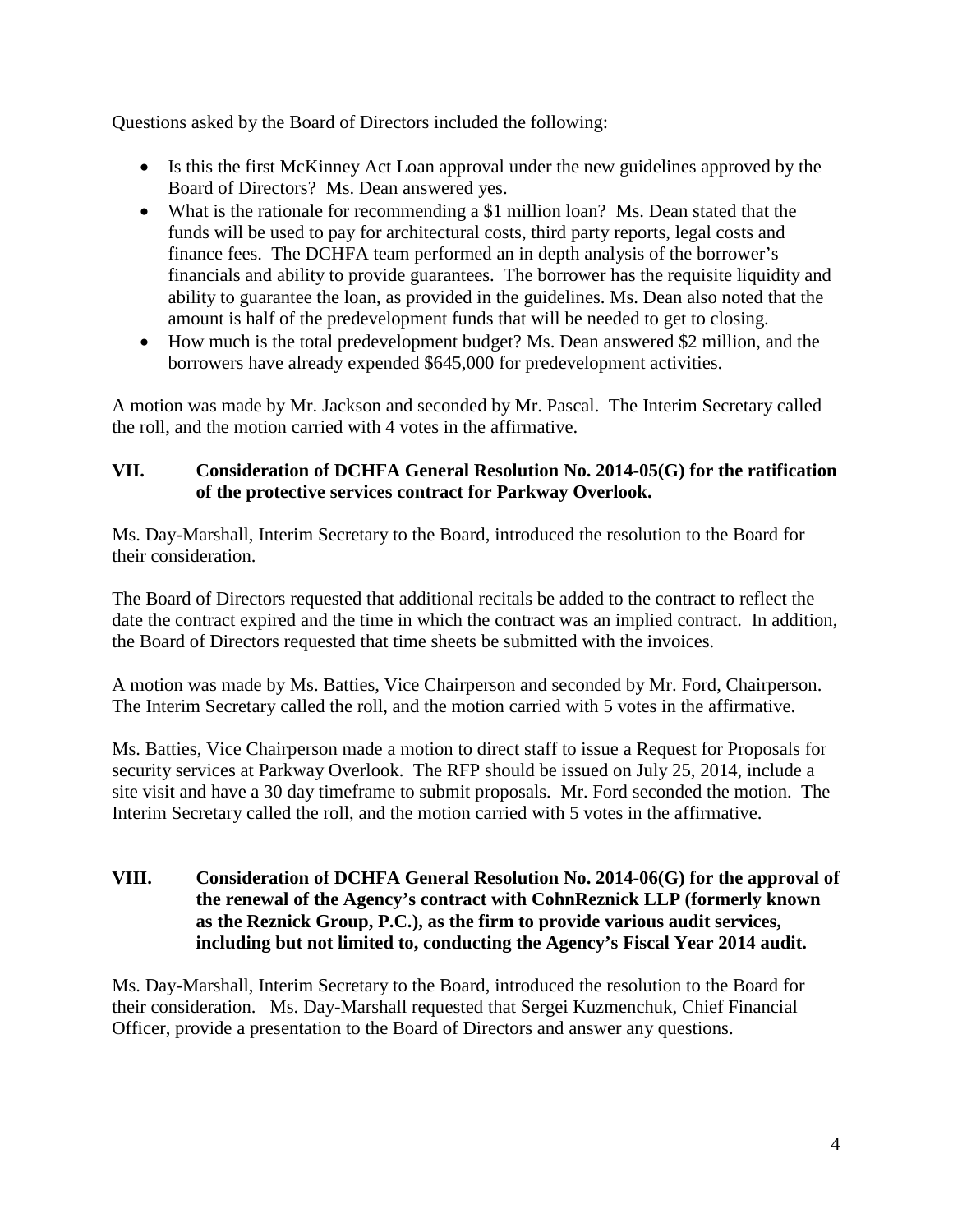Mr. Kuzmenchuk stated that there are several obligations that the Agency will have to meet in terms of its reporting requirements. The number one obligation is submission of our financial statements to the City for inclusion into the Comprehensive Annual Financial Report (CAFR). In addition there are SEC reporting requirements for many of the DCHFA transactions. Also, the DCHFA has disclosures both supported and agreed upon procedures that we send to the regulatory authorities, one of them being the United States Department of Treasury for the federally-run program that we have, HomeSaver. Finally, DCHFA has several obligations that need to be met for HUD (i.e., triennial report on the McKinney Act program).

A motion was made by Ms. Batties, Vice Chairperson, and seconded by Mr. Jackson. The Interim Secretary called the roll, and the motion carried with 5 votes in the affirmative.

### **IX. Interim Executive Director's Report.**

- **HomeSaver Program** The Agency recently closed its final loan under the Unemployed and Underemployed HomeSaver Program. The Agency served 699 households through that program. The Agency is going to use the balance of the funds, about \$2.9 million, to implement a new program, the Tax Extinguishment Program, which has been approved by Treasury. The team is now in the process of working with the Office of Tax and Revenue to implement that program and to help many more residents in the city.
- **Fraud Hotline** The staff has researched different vendors that provide a fraud hotline and are considering using The Network. Additional information will be shared at future meetings.

# **X. Other Business.**

• **Discussion – Public Finance Scoring Criteria –** Ms. Day-Marshall opened the presentation and stated that the team wanted to present to Board of Directors the proposed scoring criteria that the Agency staff has developed. The process started over a year ago and on June 18th, 2013, the members of a committee established by the Agency completed their review of the current scoring criteria and went through a research process and recommended some changes to the scoring criteria. The proposed scoring criteria were presented to the Credit Committee last Friday. There were some changes made during that meeting and tonight, staff wanted to present the revised criteria to the Board of Directors for consideration and discussion.

Ms. Day-Marshall introduced Allison Ladd, Associate Executive Director, as the chairperson for the Working Group and asked Ms. Ladd to provide additional information regarding the process the Working Group used to develop the draft scoring criteria. Ms. Ladd stated that the process was collaborative and introduced the team members, Ed Pauls, Daniel Nunez, Matt Aliberti, Deborah Bonner and Nkosi Bradley. Ms. Ladd stated that the Working Group met five times over the course of a month and a half. The team used a strategic process to develop the draft scoring criteria inclusive of